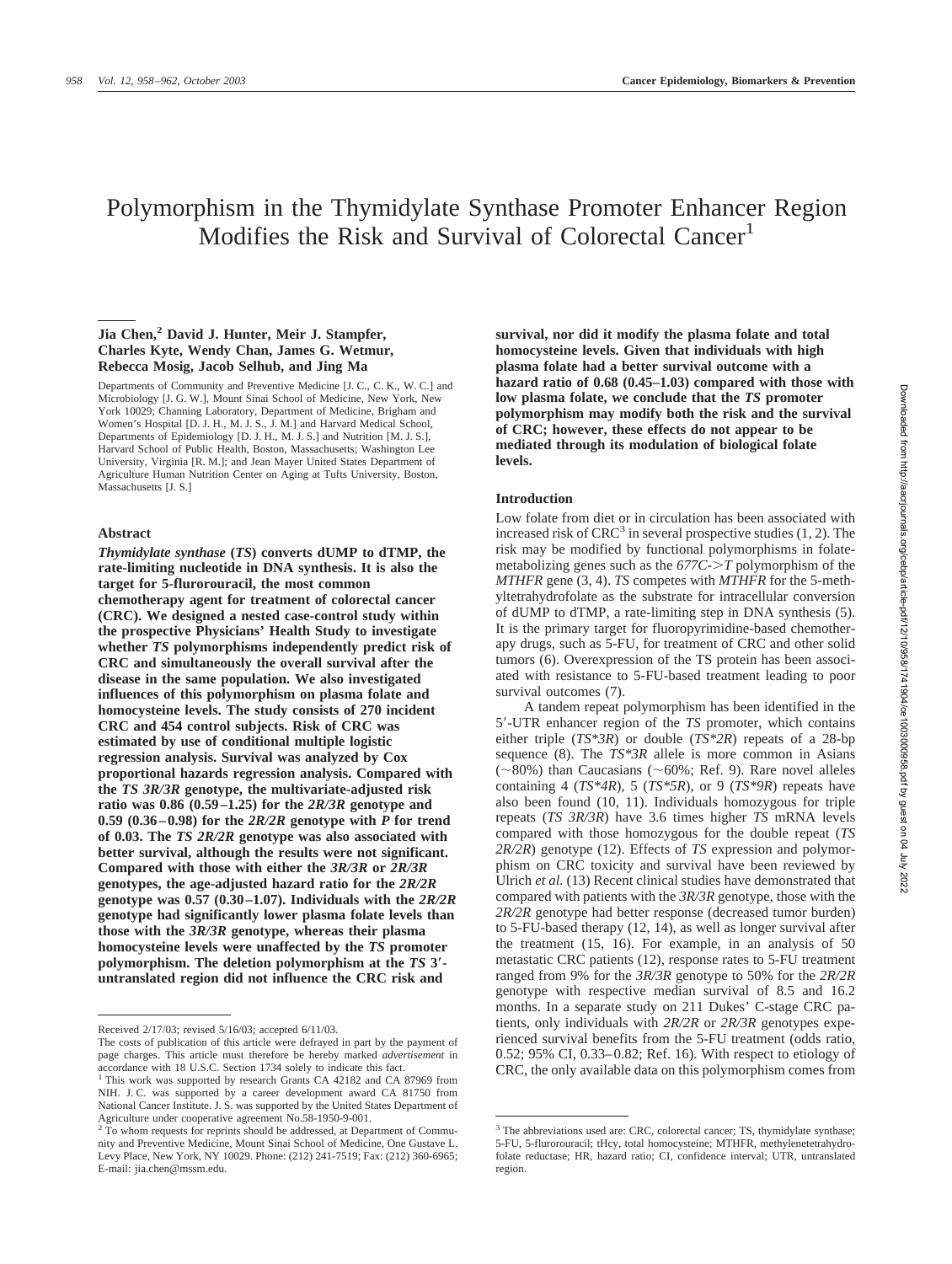the recent study on colorectal adenomas, presumed precursors of CRC (17), in which the *TS* tandem repeat polymorphism was not an independent risk factor for colorectal adenomas but may modify the risk of colorectal adenomas associated with dietary folate intake. A recent study by Trinh *et al.* (18) demonstrated that the *TS* tandem repeat polymorphism was capable of modifying the plasma folate and tHcy levels. Given that these biomarkers have been associated with the risk of CRC, the *TS* promoter polymorphism may be a risk factor of the disease.

A novel 6-bp deletion in the 3-UTR of the *TS* gene (*TS 1494del6*) has also been identified (19). It was reported that individuals carrying one or two variant alleles  $(-6bp, 6bp)$ deleted) had 40% increased risk of colon cancer (odds ratio, 1.4; 95% CI, 0.99–1.98) compared with those with the homozygous wild-type genotype  $(+6bp, 6bp$  present). Additionally, the tumor mRNA levels in patients with homozygous wild-type genotype  $(+6bp/+6bp)$  were reported to be 4.2-fold higher compared with those of patients with homozygous variant genotype  $(-6bp/-6bp)$ . However, in a recent report from a large case-control study of colorectal adenomas, the *TS 1494del6* polymorphism was not associated with the disease  $(17)$ .

In this study, we simultaneously examined the effect of both *TS* polymorphisms on the risk and survival of CRC in the prospective Physicians' Health Study. We also investigated whether these polymorphisms modified the risk and survival of CRC through its influences on plasma folate and tHcy levels.

# **Materials and Methods**

**The Study Population.** The Physicians' Health Study was a double-blind trial of aspirin and  $\beta$ -carotene among 22,071 United States male physicians, 40–84 years of age in 1982. About 93% of participants were Caucasian-Americans. Men were excluded if they had a history of myocardial infarction, stroke, or transient ischemic attack; cancer except nonmelanoma skin cancer; current renal or liver disease; peptic ulcer or gout; or current use of vitamin A or  $\beta$ -carotene supplements. Before randomization, participants were asked to donate a blood sample, and 14,916 (68%) did so (20). Participants were monitored for incident cancer by biannual questionnaires and confirmed through medical records by the End Point Committee.

By the year 2000, 272 cases of CRC were identified and confirmed. Men who were free from diagnosed cancer at the time of cancer ascertainment (456) were selected as controls, and were matched on age  $(\pm 1 \text{ year})$  and on smoking history at baseline (current, former, and never-smokers). We failed to genotype 2 cases and 2 controls on either polymorphism; thus, this analysis includes 270 cases and 454 controls.

Laboratory Analyses. Genotyping for the *TS* 5'-UTR polymorphism was carried out based on a method modified from that of Villafranca *et al.* (14). Primers with the sequences 5'-GCG GGA CGG CCG CGG GAA-3' (sense) and 5'-TCC GAG CCG GCC AGG CAT GGC GCG G-3' (antisense) were used in PCR reactions. PCR products were size-fractionated on 4% agarose gels. Genotyping for the *TS* 3--UTR polymorphism was carried out based on a method modified from that of Ulrich et al. (19) Primers with the sequences 5'-CAA ATC TGA GGG AGC TGA GT-3' (sense) and 5'CAG ATA AGT GGC AGT ACA GA3' (antisense) were used in PCR reactions to generate a 152-bp fragment. The PCR products were digested with *Dra*I restriction enzyme and size fractionated on a 4% agarose gel. The expected fragment sizes are 70 bp and 88 bp for the

wild-type  $+6bp$  allele and 152 bp for the variant  $-6bp$  allele. Laboratory personnel were blind to case-control status.

Plasma folate and tHcy levels were measured based on methods described previously (21, 22). All of the measurements of biomarkers were performed in the laboratory of the Jean Mayer United States Department of Agriculture Human Nutrition Research Center on Aging at Tufts University (Boston, MA). The intra-assay coefficient of variation was 6.8% for folate and 2.9% for tHcy.

**Statistical Analyses.** We calculated relative risk of CRC and 95% CI using conditional logistic regression. Potential confounding variables, such as multivitamin use (never, past, and current use) and aspirin assignment group in the trial were included in the regression models. We investigated the linkage disequilibrium between the two *TS* polymorphism by use of a linkage utility program (EH program developed at New York State Psychiatric Institute and Columbia University) based on Terwilliger and Ott (23).

To examine influences of *TS* genotype on plasma levels of folate and tHcy, ANOVA was used to calculate age-adjusted geometric means for these biomarkers within each stratum of the *TS* genotype, followed by comparison with a trend test. To improve the normality of the variables, plasma levels were log<sub>e</sub>-transformed. All of the probability values were two-tailed and based on  $log_e$ -transformed values.

Kaplan-Meier survival curves were constructed and analyzed using the log-rank test. Survival time was defined as the number of years from when a patient was diagnosed with CRC until the death of the individual attributable to any cause. Cox proportional hazards regression was performed to compare age-adjusted estimates of the effect of the *TS* genotypes as well as plasma folate levels (below or above the median) on survival among CRC patients. HRs and 95% CIs were calculated from Cox multivariate regression models. Statistical analyses were performed using SAS Software, Release 8.1 (SAS Institute).

# **Results**

Among the 270 CRC cases and 454 controls in the Physicians' Health Study, the *TS\*3R* allele frequencies were 57% and 53%, respectively. The genotype distributions (Table 1) were in agreement with Hardy-Weinberg Equilibrium in both cases  $(P = 0.98)$  and controls  $(P = 0.87)$ . Compared with those with the *TS 3R/3R* genotype, individuals with *TS\*2R* allele had nonsignificantly lower risk of CRC with multivariate-adjusted relative risk of 0.86 (95% CI, 0.59–1.25) for the *2R/3R* genotype and 0.59 (95% CI, 0.36–0.98) for the *2R/2R* genotype. The *P* for trend was 0.03 across the *TS* promoter genotype. This association was unchanged after additional adjusting for  $\beta$ carotene intake, and the *MTHFR 677C-T* and *1298A-T* genotypes (data not shown).

The frequencies for the variant  $-6bp$  allele of the *TS 1494del6* polymorphism were 33% and 35% in the cases and controls, respectively. This polymorphism was not associated with CRC risk (Table 1). Additionally, this polymorphism is genetically linked with the *TS* promoter polymorphism in the study population. For example, only 3 (21 expected) individuals, all of which are controls, were homozygous variant at both loci. A formal test based on Terwilliger and Ott (23) revealed that the two polymorphisms were at linkage disequilibrium  $(D' = -0.6; P < 0.001)$ . None of the compound genotypes significantly influenced the risk of CRC (data not shown).

The relationship of the *TS* promoter polymorphism and plasma folate, and tHcy levels is reported in Table 2. Compared with the geometric mean folate level of 6.24 ng/ml among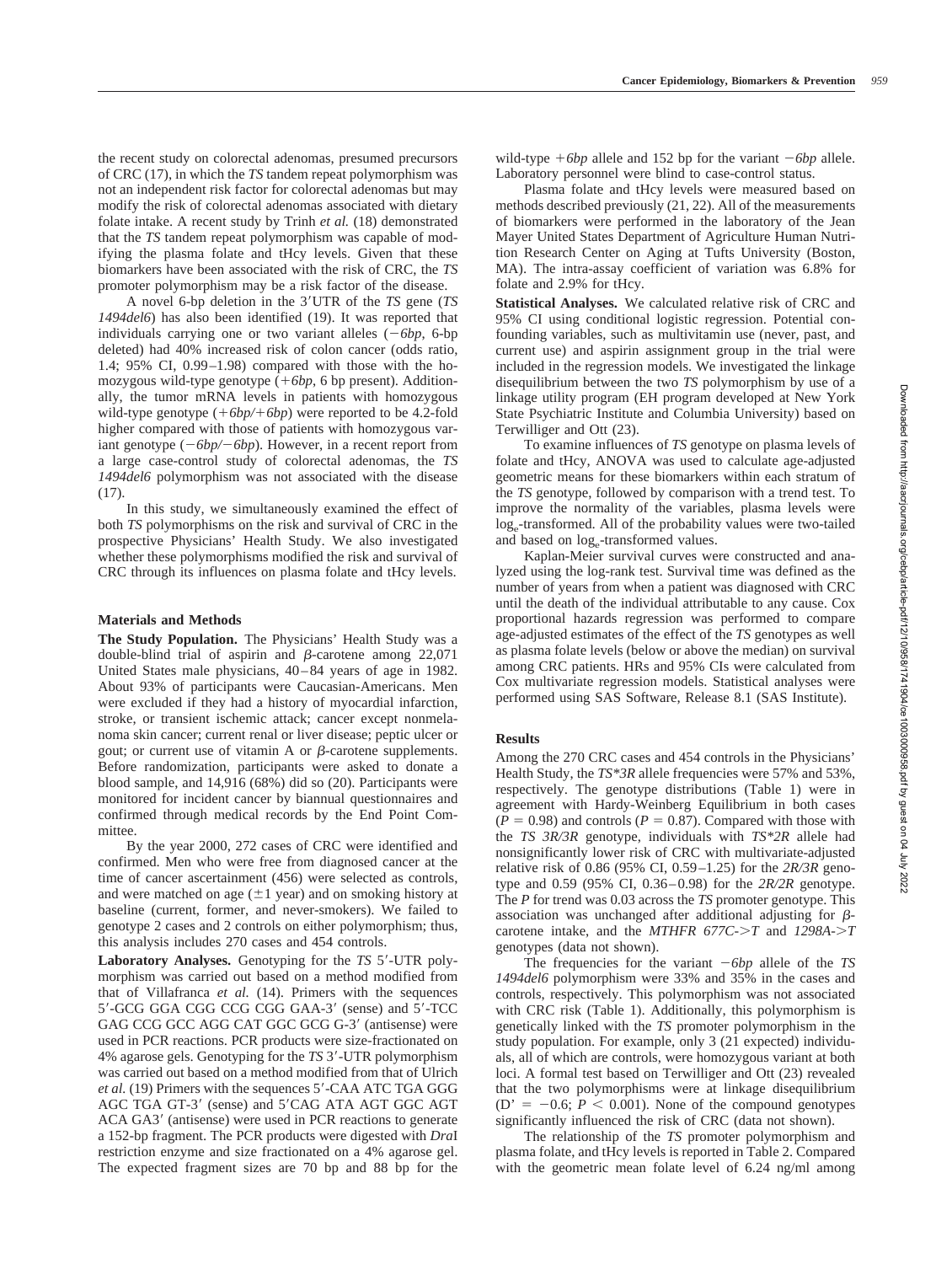| Association of TS polymorphisms and risk of colorectal cancer in the Physicians' Health Study<br>Table 1 |                   |                     |                                  |           |  |  |  |
|----------------------------------------------------------------------------------------------------------|-------------------|---------------------|----------------------------------|-----------|--|--|--|
| Genotype                                                                                                 | No. cases $(\% )$ | No. controls $(\%)$ | $RR^a$ (95% confidence interval) | $P$ trend |  |  |  |
| TS promoter polymorphism                                                                                 |                   |                     |                                  |           |  |  |  |
| 3R/3R                                                                                                    | 87 (32)           | 132 (29)            | (referent)                       |           |  |  |  |
| 2R/3R                                                                                                    | 135(50)           | 218 (48)            | $0.86(0.59-1.25)$                |           |  |  |  |
| 2R/2R                                                                                                    | 48 (18)           | 104(23)             | $0.59(0.36 - 0.98)$              | 0.03      |  |  |  |
| TS 3'-UTR polymorphism                                                                                   |                   |                     |                                  |           |  |  |  |
| $+6bp/+6bp$                                                                                              | 124(46)           | 201(44)             | (referent)                       |           |  |  |  |
| $+6bp/-6bp$                                                                                              | 113(42)           | 191(42)             | $0.82(0.59-1.16)$                |           |  |  |  |
| $-6bp/-6bp$                                                                                              | 33(12)            | 62(14)              | $0.81(0.47-1.38)$                | 0.28      |  |  |  |

*<sup>a</sup>* Relative risk from conditional regression model with matching variables of age, aspirin assignment groups, and use of cigarettes and multivitamins.

| levels of plasma folate and tHcy in the Physicians' Health Study |                  |      |                  |                   |      |                  |  |  |
|------------------------------------------------------------------|------------------|------|------------------|-------------------|------|------------------|--|--|
| Genotype                                                         | Folate (ng/ml)   |      |                  | $t$ Hcy (nmol/ml) |      |                  |  |  |
|                                                                  | $\boldsymbol{n}$ | Mean | $\boldsymbol{P}$ | $\boldsymbol{n}$  | Mean | $\boldsymbol{P}$ |  |  |
| TS promoter                                                      |                  |      |                  |                   |      |                  |  |  |
| 3R/3R                                                            | 169              | 6.24 | (referent)       | 146               | 11.5 | (referent)       |  |  |
| 3R/2R                                                            | 262              | 5.79 | 0.23             | 222               | 11.7 | 0.64             |  |  |
| 2R/2R                                                            | 114              | 5.29 | 0.03             | 99                | 11.5 | 0.96             |  |  |
| TS 5'-UTR                                                        |                  |      |                  |                   |      |                  |  |  |
| $+6bp/+6bp$                                                      | 238              | 5.62 | (referent)       | 202               | 11.6 | (referent)       |  |  |
| $+6bp/-6bp$                                                      | 234              | 6.00 | 0.26             | 202               | 11.6 | 0.98             |  |  |
| $-6bp/-6bp$                                                      | 72               | 6.05 | 0.39             | 61                | 11.4 | 0.70             |  |  |
| <b>MTHFR</b>                                                     |                  |      |                  |                   |      |                  |  |  |
| СC                                                               | 221              | 6.19 | (referent)       | 214               | 11.4 | (referent)       |  |  |
| CT                                                               | 199              | 5.79 | 0.24             | 192               | 11.4 | 0.87             |  |  |
| <b>TT</b>                                                        | 61               | 5.10 | 0.03             | 58                | 12.8 | 0.03             |  |  |
| <b>TS-MTHFR</b>                                                  |                  |      |                  |                   |      |                  |  |  |
| $3R/3R$ -CC                                                      | 74               | 7.06 | (referent)       | 65                | 11.8 | (referent)       |  |  |
| $2R/3R$ -CC                                                      | 112              | 6.25 | 0.20             | 101               | 11.2 | 0.33             |  |  |
| $2R/2R$ -CC                                                      | 46               | 6.20 | 0.28             | 44                | 10.5 | 0.09             |  |  |
| $3R/3R$ - $CT$                                                   | 64               | 6.43 | 0.38             | 60                | 10.7 | 0.11             |  |  |
| $2R/3R$ - $CT$                                                   | 112              | 6.46 | 0.36             | 94                | 11.6 | 0.75             |  |  |
| $2R/2R$ -CT                                                      | 44               | 5.42 | 0.03             | 39                | 12.0 | 0.81             |  |  |
| $3R/3R$ - $TT$                                                   | 22               | 6.14 | 0.37             | 19                | 11.3 | 0.63             |  |  |
| $2R/3R$ - $TT$                                                   | 28               | 4.63 | < 0.001          | 25                | 13.3 | 0.18             |  |  |
| $2R/2R$ -TT                                                      | 15               | 6.26 | 0.50             | 13                | 12.6 | 0.56             |  |  |

*Table 2* Relation of *TS* and *MTHFR* polymorphisms and geometric mean

*<sup>a</sup>* Geometric means adjusted for age.

*b* Test for linear trend on the continuous log-transformed plasma folate and total homocysteine levels.

individuals with the *3R/3R* genotype, those with the *2R/3R*  $(5.79 \text{ ng/ml}; P = 0.23)$  and  $2R/2R$  (5.29 ng/ml;  $P = 0.03$ ) genotypes had lower levels of plasma folate with a *P* for trend of 0.03. Meanwhile, no effect of this polymorphism on plasma tHcy levels was apparent. Additionally, no effects of the *TS 1494del6* polymorphism on plasma folate and tHcy levels were seen (Table 2). These associations remained unchanged after adjusting for smoking, use of multivitamin supplements, aspirin and  $\beta$ -carotene, and other folate gene polymorphisms (*i.e. MTHFR 677C-T* and *1298A-C*). Because the *TS* competes with the *MTHFR* for 5-methyltetrahydrofolate as substrate for thymidylate synthesis, and we reported previously that the *MTHFR 677C-T* polymorphism was capable of modifying the plasma folate and tHcy levels in this population (4), we examined the association of compound *MTHFR-TS* promoter genotypes and plasma folate, and tHcy levels (Table 2). Individuals with homozygous wild-type genotypes at both loci (*i.e. 3R/3R-CC*) had highest levels of plasma folate. Compared with these individuals, those who were variant homozygotes at one locus and heterozygotes at another (*i.e. 2R/2R-CT* or *2R/3R-TT*) had significantly lower plasma folate levels; however, individ-



*Fig. 1.* Overall survival of the CRC cases  $(n = 270)$  in the Physicians' Health Study affected by the *TS* genotypes: *2R/2R versus 2R/3R* or *3R/3R*.

uals who are variant homozygotes at both loci had lower plasma levels, but the reduction was not significant. Compound heterozygosity (*i.e. 2R/3R-CT*) was also associated with a nonsignificant reduction in plasma folate levels. Meanwhile, no clear association with plasma tHcy was apparent.

By May 21, 1999, 91 of the 270 CRC patients had died. The survival time since diagnosis among patients who died ranged from 0.20 to 121.5 months. The frequency of the *2R/2R* genotype among these patients was 12%, almost half that among 179 CRC patients who were alive at the end of follow-up (21%). Compared with those with the *3R/3R* genotype, age-adjusted HR of dying was 1.04 (95% CI, 0.66–1.65) for the *2R/3R* genotype and 0.63 (95% CI, 0.32–1.28) for the *2R/2R* genotype. We combined the *2R/3R* and *3R/3R* genotypes as a single risk group to increase the statistical power. Compared with this combined reference group, the age-adjusted HR for *2R/2R* was 0.57 (95% CI, 0.30–1.07). Adjusted Kaplan-Meier survival curves are presented in Fig. 1. Meanwhile, the *TS 1494del6* polymorphism was not associated with overall survival after the diagnosis of CRC (data not shown).

To investigate whether influences, if any, of the *TS* promoter polymorphism on CRC survival are mediated through modulation of biological levels of folate, we examined whether plasma folate levels were predictive of overall survival after CRC (Fig. 2). Compared with those with plasma folate below the median level of 5.64 ng/ml, individuals with plasma folate above the median level had better overall survival at borderline significance (HR, 0.68; 95% CI, 0.45–1.03).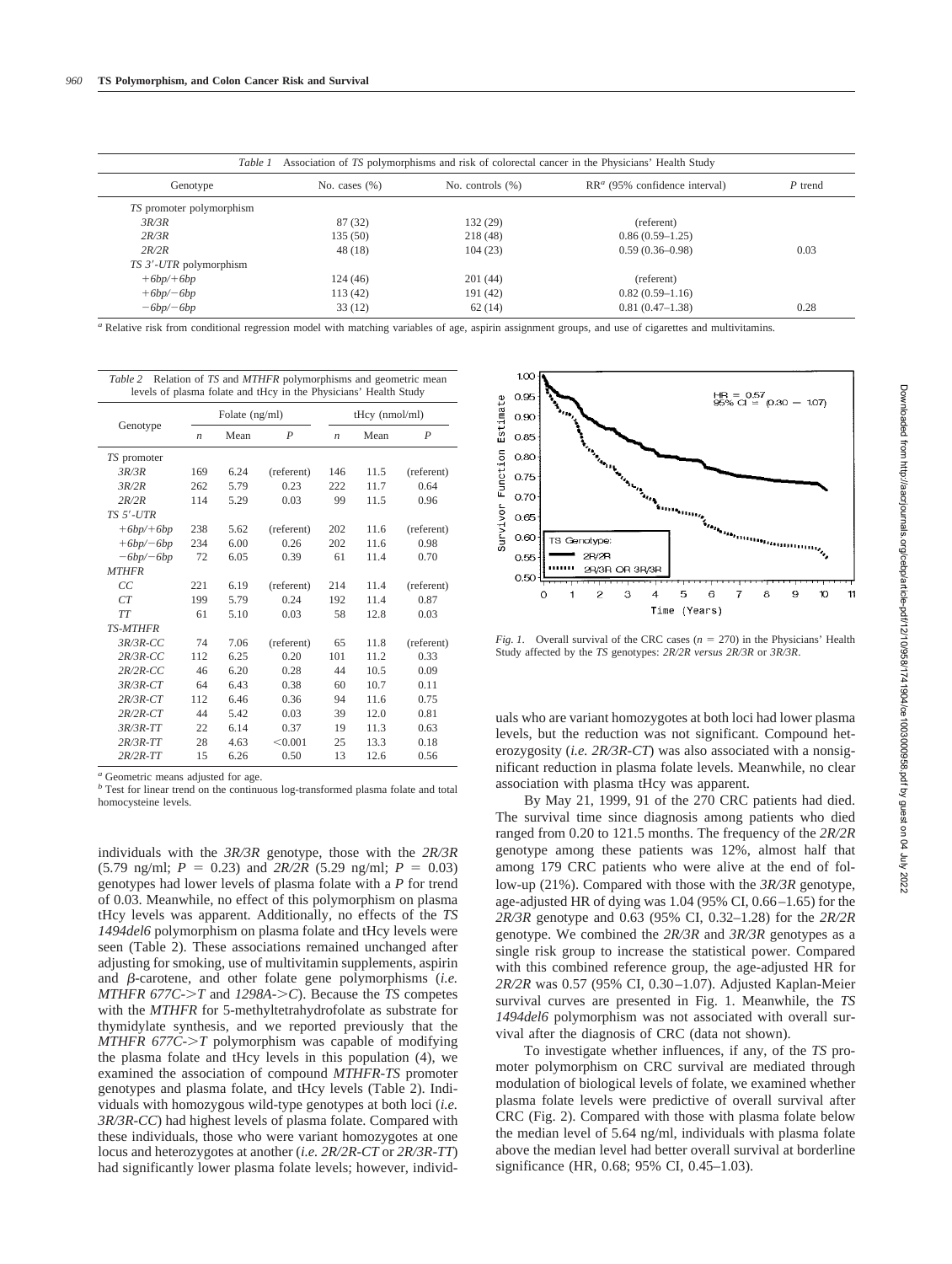

*Fig. 2.* Overall survival of the CRC cases  $(n = 270)$  in the Physicians' Health Study stratified at the median plasma folate levels.

## **Discussion**

TS catalyzes the transformation of dUMP to dTMP, the only *de novo* source of thymidylate for DNA biosynthesis (24). The human *TS* promoter has been characterized, and mechanisms of gene regulation have been identified (25). A tandem repeat polymorphism, containing either double (*TS\*2R*) or triple (*TS\*3R*) repeats of a 28-bp sequence, has been identified near the initiation start site of the *TS* promoter (8), which acts as a *cis-*acting enhancer element of the *TS* gene (26). The prevalence of the *TS* polymorphism varies worldwide with the *TS\*3R* allele frequency ranging from 49% in Kenyans to 82% in Chinese (9). In our population of United States physicians (93% Caucasian), the *TS\*3R* allele frequency was 55%, similar to a previous report on Caucasian populations by Marsh *et* al. (9). A new polymorphism at the 3'UTR region of the gene, *TS 1494del6*, has been identified recently (19); the  $+6bp/+6bp$ genotype was shown to be associated with high TS expression in CRC tissues. However, reports on direct associations of the *TS* polymorphisms and risk of CRC are sparse and controversial (17, 27).

Our study is the first to investigate prospectively the association of the *TS* polymorphism and risk of CRC. Our results suggest that the *TS 2R/2R* genotype may be associated with reduced risk of CRC. Meanwhile, individuals with the *2R/2R* genotype had significantly lower plasma folate levels compared with those with the *3R/3R* genotype. These findings suggest that the reduced risk is not mediated by the influence of *TS\*2R* on plasma folate levels, as lower levels increased the risk of CRC (2). In a recent case-control study of 510 colorectal polyps and 604 polyp-free controls, the *3R/3R* genotype significantly increase the risk of polyps among individuals with low and medium folate consumption (17).

The *TS* gene is self-regulated at the translational level, with the protein binding to its mRNA and inhibiting translation (28). The tight regulation of *TS* activity suggests the importance of regulating the balance between dUMP and dTMP, hence, between dTTP and the dUTP that escapes dUTPase activity. Inhibitor of *TS* results in depletion of intracellular dTTP pools and elevation in dUMP (29), and, in turn, DNA damage (30). Alternatively, high *TS* activity could lead to a higher dTTP concentration, which may lead, through a complex feedback mechanism, to resetting the dNTP pool and possibly to increased DNA replication errors (31) leading to increased cancer risk. TS can also bind to other downstream mRNAs and inhibit

their translation, including *c-myc*, *TP53,* and *p21*, all of which play critical roles in regulating cell cycle progression and DNA biosynthesis (28, 32). As a result, enhanced expression by *TS\*3R* may stimulate cell proliferation (33, 34) and prevent apoptosis (35).

*TS* is an important target of primary chemotherapy drugs for treatment of CRC, such as 5-FU. Overexpression of *TS* may explain the recent findings that the *TS\*3R* allele is predictive of poor response to 5-FU treatment in terms of poor tumor shrinkage and shorter survival (14–16). Our study obtained similar findings in that the *TS 2R/2R* conferred better survival. Because no information on specific cancer treatments was available for this population, treatment (especially 5-FU)-related outcomes could not be examined. Data from the National Cancer Data Base (based on hospital registries across the United States) indicate that use of chemotherapy ranged from 10% in 1985 to 26% in 1993, although the use varied by tumor stage, age, geographic locations, sizes of the hospital, and so forth (36). The fact that we observed a direct association of the *TS* polymorphism and CRC survival suggests that modified response to chemotherapy may only explain part of the association. The *TS* polymorphism may also predispose individuals to having tumors with poor prognosis markers independent of response to treatment (*e.g.* being poorly differentiated and microsatellite stable). Meanwhile, the influence of the *TS* promoter polymorphism on CRC survival is unlikely to be mediated through its effect on biological folate levels, because better survival status was associated with the *TS\*2R* allele, which is related to lower plasma folate levels.

The findings of elevated plasma folate levels associated with the *TS 3R/3R* genotype in the current study contradict the latest findings from a Chinese population in Singapore (18). Although the genotype distribution was drastically different between the two populations (*e.g.* the *2R/2R* frequency of 3% in the Chinese population *versus* 23% in our Caucasians population), the opposite effect of the *TS* promoter polymorphism cannot be readily explained. It is possible that the two populations may exhibit a different extent of linkage disequilibrium with another, as yet unidentified, functional polymorphism. In addition, folate intake was not assessed in the Physicians' Health Study, because the dietary information collected from the participants is not comprehensive. Consequently, stratified analyses by dietary folate intake as was done in Trinh *et al.* (18) cannot be performed. These findings need to be confirmed in additional studies.

The finding of modulation of plasma folate by the *TS* promoter polymorphism is of interest, because low plasma folate is a risk factor for several other human diseases including cardiovascular disease (20) and neural tube defects (37). One might speculate that although *TS 2R/2R* may protect against CRC, it could be a risk factor for other diseases. The novel finding of better CRC survival associated with high plasma folate levels also merits attention. It suggests that survival of CRC may be improved by dietary modulation such as folaterich diet or vitamin supplementation. It is also possible that instead of being directly related to good CRC prognosis, a high plasma folate level may be a surrogate for a healthy lifestyle that results in favorable disease outcome. The prospective design of this study is of importance because the levels of these biomarkers were obtained before diagnosis of CRC; thus, any influence of treatment or change of diet because of the disease is unlikely.

How the *TS* genotype that confers high *TS* activity (*3R/3R*) is associated with high plasma folate levels but poor survival cannot be readily explained. One possibility is that overex